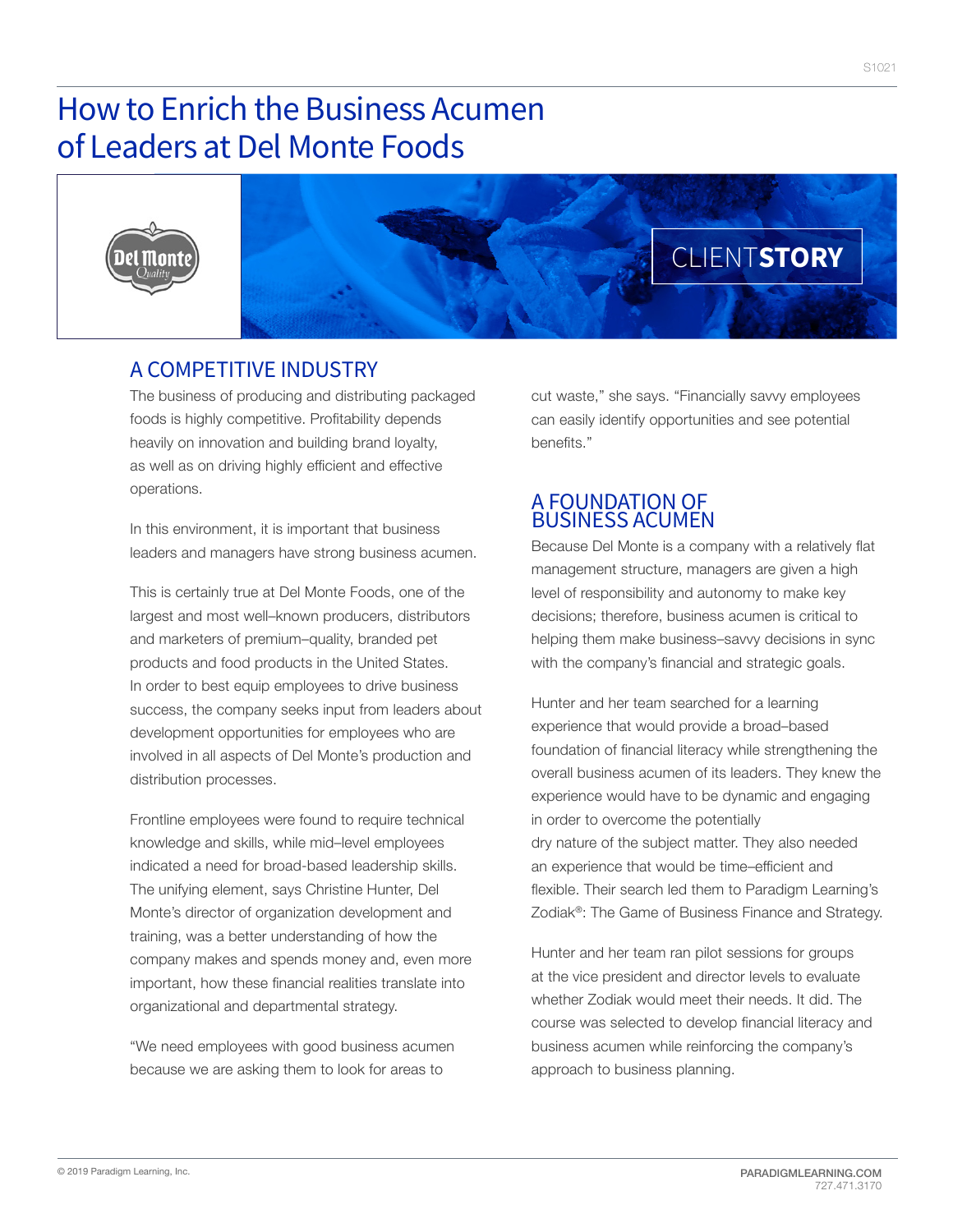"Zodiak is a refresher for some people and a great introduction for others—many were looking at a balance sheet for the first time."

### WHY IT WORKS

Zodiak is a sophisticated board game based on a proven educational principle called discovery learning, which says people successfully learn and retain material when they are actively involved in the learning process. In this case, participants are thrust into a competitive situation in which they roll dice, flip cards, move money pieces and make decisions as they manage a fictional company for three simulated years.

In Zodiak, small teams work around a table–sized game board as they are plunged into a three–year challenge to run the Zodiak company. They invest their own money, attract investors, take out bank loans, pay bills, make capital purchases and develop new products. In the process, they move chips (money), make decisions, get blindsided by chance events, analyze their results on income statements and balance sheets, and answer to shareholders.

The language of finance becomes easy, and the link between strategic decisions and the bottom line becomes clear. After playing the game of Zodiak, learners transition into exercises that delve into their own company's financial terminology, ratios and concepts, as well as the strategies and initiatives that are driving financial success.

"Zodiak pulls you out of your functional role and enables you to look at the bigger picture," says Hunter. Using a game is an "extremely attractive" approach, supporting the learning and retention of key financial concepts and skills. Hunter says, "You bring the depth of your role to the learning experience, and Zodiak gives you a broader business understanding and perspective about how Del Monte operates." Zodiak does not "lock out" any

employee, she says, because everyone fits somewhere into the picture of Del Monte's success.

"Any time you can expand people's thinking, going beyond what directly affects them—beyond their role, department and function—they will be able to see opportunity and zero in on where to recommend and implement improvements."

#### FROM LEARNING EXPERIENCE TO ACTION

Zodiak has received excellent ratings from participants in post-session surveys. The most common words used are "valuable" and "applicable," Hunter says.

Especially enlightening, she reports, is when participants work during the afternoon session with the Del Monte Business Model.

A company-specific Business Model, like the one developed by Paradigm Learning for Del Monte is a table-sized, colorful and engaging visual that mimics the Zodiak game board and helps learners transfer their insights from the Zodiak game to their own company's financial and strategic issues. It graphically illustrates the following:

- The flow of cash and use of assets throughout the organization
- **The "big picture" relationships between major** business areas
- The critical areas of leverage for impacting financial success

As Hunter says, during the Business Model exercises, learners tend to pay special attention to where cash may get bottlenecked and why.

The customized Del Monte Business Model and accompanying company-specific exercises are used